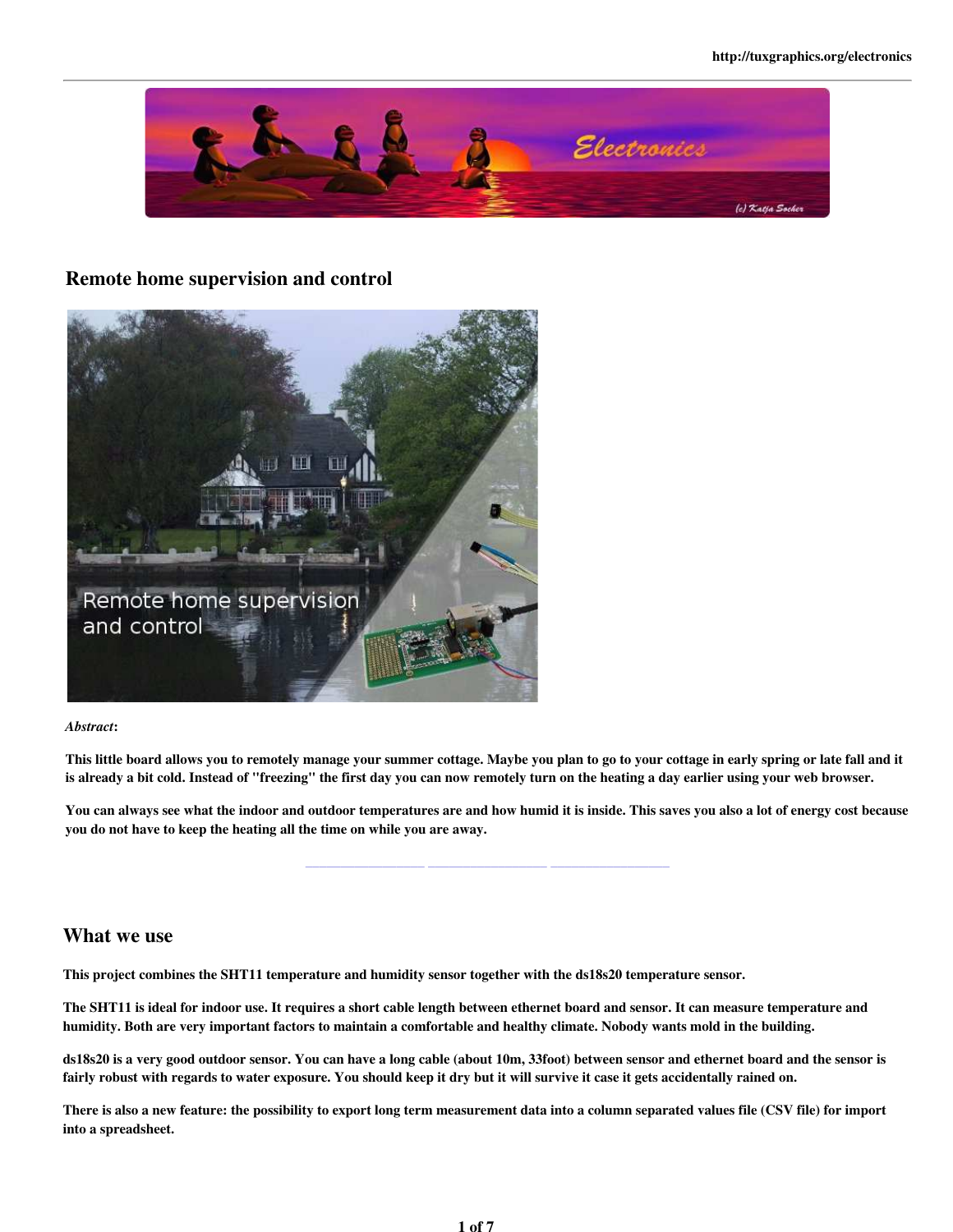## What is the dew point?

The ds18s20 is a pure temperature sensor. The SHT11 is a combined temperature and humidity sensor. The SHT11 makes it possible to accurately calculate the dew-point. The dew-point temperature is the temperature to which the air must be cooled to reach saturation. When the temperature cools to the dew point, fog or dew can occur.

Example: In your bath room you measure 23'C and 61% humidity. The resulting dew point is about 15'C. If your window or wall temperature would be 15'C or less then it would become wet.

# Connecting the sensors



Click on the circuit diagram to open it as PDF file

The above circuit diagram shows how to connect the sensors to the microcontroller on the ethernet board. The two sensors are fully digital and already calibrated. A pull-up resistor is required for the outdoor sensor if the cables length is above 2m (6foot). The resistor can be soldered onto the dotmatix field of the ethernet board. The pin-out of the two sensors is as follows.



The circuit allows also for the connection of a relay which can then be used to switch something remotely on or off (e.g the heating).

# Cable length

This solution gives you a lot of flexibility. Ethernet cables can be very long (100m, 330ft). The board can therefore be located almost anywhere in the house. There should be a short cable between SHT11 indoor sensor and ethernet board (50cm, 1.6ft). A long cable can be used between the ds18s20 outdoor sensor and the ethernet board. A cable of 10m (33ft) has been used successfully for the outdoor sensor. A 10K pull-up resistor as shown in the above circuit diagram is recommended for an outdoor sensor cable length over 2m (6ft).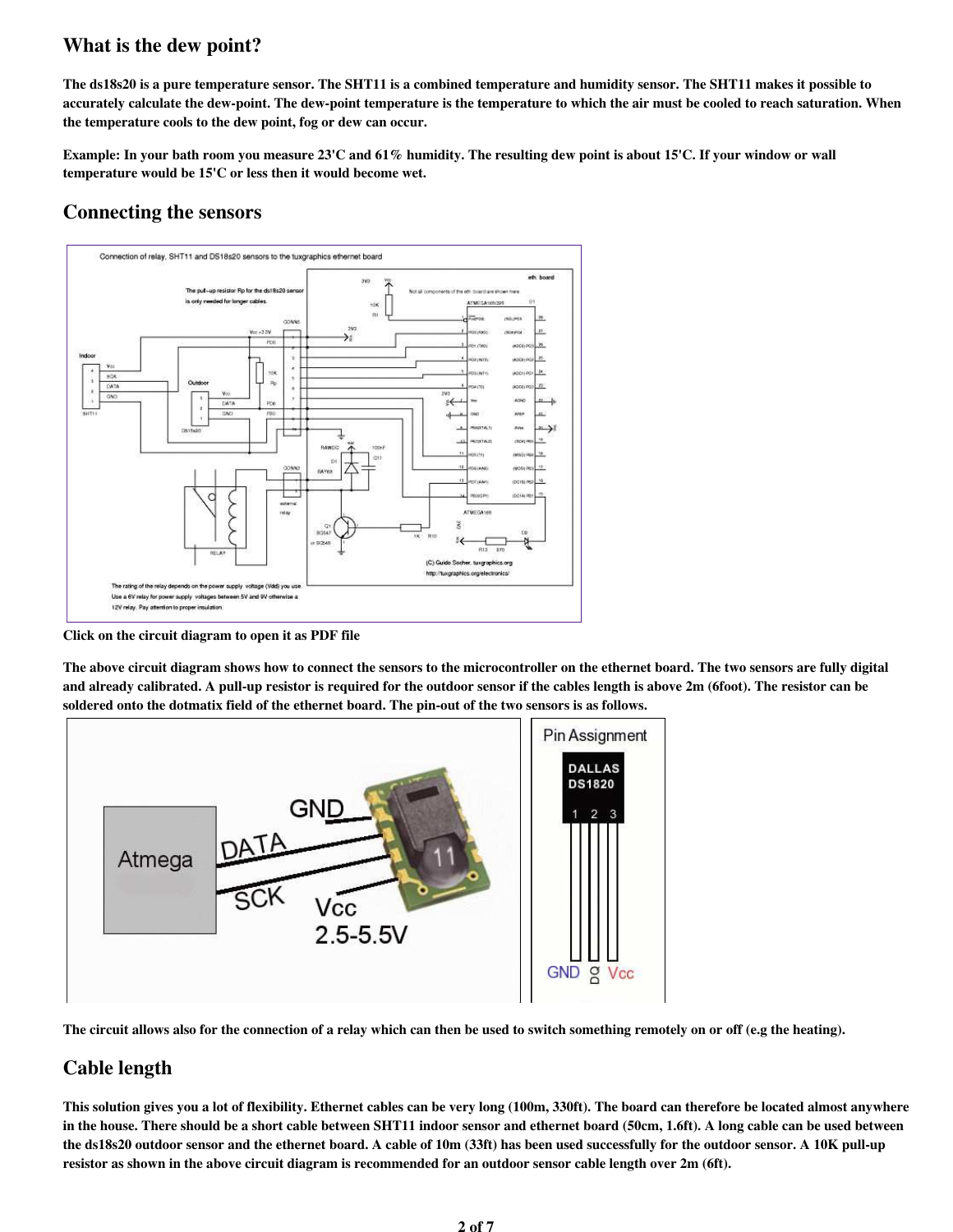## Connecting to the internet

The ethernet board provides a web server with the possibility to control the relay and read the sensors. To access it remotely over the internet you will need a DSL router with port forwarding. Most DSL routers can do that.

To know where your system is you will either need a static IP address or a DSL router that can work with dyndns.org. The best and most reliable solution is to use a static IP address. Many smaller internet service providers offer static IP addresses for a small additional fee. With tuxgraphics.org/cgi-bin/checkip you can see what your current IP address is. You can use this during initial testing while you do not yet have a static IP or a dyndns.org account.

You can have more than one of those boards connected to one DSL router. All you need to do is use different port numbers.

| Internal IP address and port | External URL               |
|------------------------------|----------------------------|
| board 1: 192.168.0.4 port 80 | http://my.summer.house/    |
| board 2: 192.168.0.5 port 81 | http://my.summer.house:81/ |

### The web pages

Here is what this solution looks like. The main window shows the current situation. On top is the menu to get to the other pages.

| Э                                                                                        |                        | Mozilla Firefox                            |                                  |          |           |
|------------------------------------------------------------------------------------------|------------------------|--------------------------------------------|----------------------------------|----------|-----------|
| File Edit View History Bookmarks Tools Help                                              |                        |                                            |                                  |          | 52        |
| 圖<br>⋐<br>一个部分                                                                           | I<br>$-e$ and $\Omega$ | http://10.0.0.29:81/                       | $\overline{\mathbf{v}}$<br>⋗     | G-Google | q.        |
| http://10.29:81/                                                                         |                        | $\mathbf{G}$                               |                                  |          | $\bullet$ |
| [switch][cfg][graph][refresh]                                                            |                        |                                            |                                  |          |           |
| <b>Current conditions</b>                                                                |                        |                                            |                                  |          |           |
| Indoor<br>: $22.3^{\circ}$ C [72'F]<br>temp.<br>humidity: 44%<br>dew point: 8.9'C [48'F] |                        |                                            |                                  |          |           |
| <b>Outdoor</b><br>: $6.5^{\circ}$ C [43'F]<br>temp.                                      |                        |                                            |                                  |          |           |
| (c) tuxgraphics                                                                          |                        |                                            |                                  |          |           |
|                                                                                          |                        |                                            |                                  |          |           |
|                                                                                          |                        |                                            |                                  |          |           |
|                                                                                          |                        |                                            |                                  |          |           |
|                                                                                          |                        |                                            |                                  |          |           |
|                                                                                          |                        |                                            |                                  |          |           |
|                                                                                          |                        |                                            |                                  |          |           |
|                                                                                          |                        |                                            |                                  |          |           |
| mm.                                                                                      |                        |                                            |                                  |          |           |
| Find:                                                                                    |                        | <u> 1989 - Johann John Stone, markin f</u> | ■ Next MPrevious ■ Highlight all |          |           |
| Done                                                                                     |                        |                                            |                                  |          |           |

The relay control page allows you to switch on or off something using you password.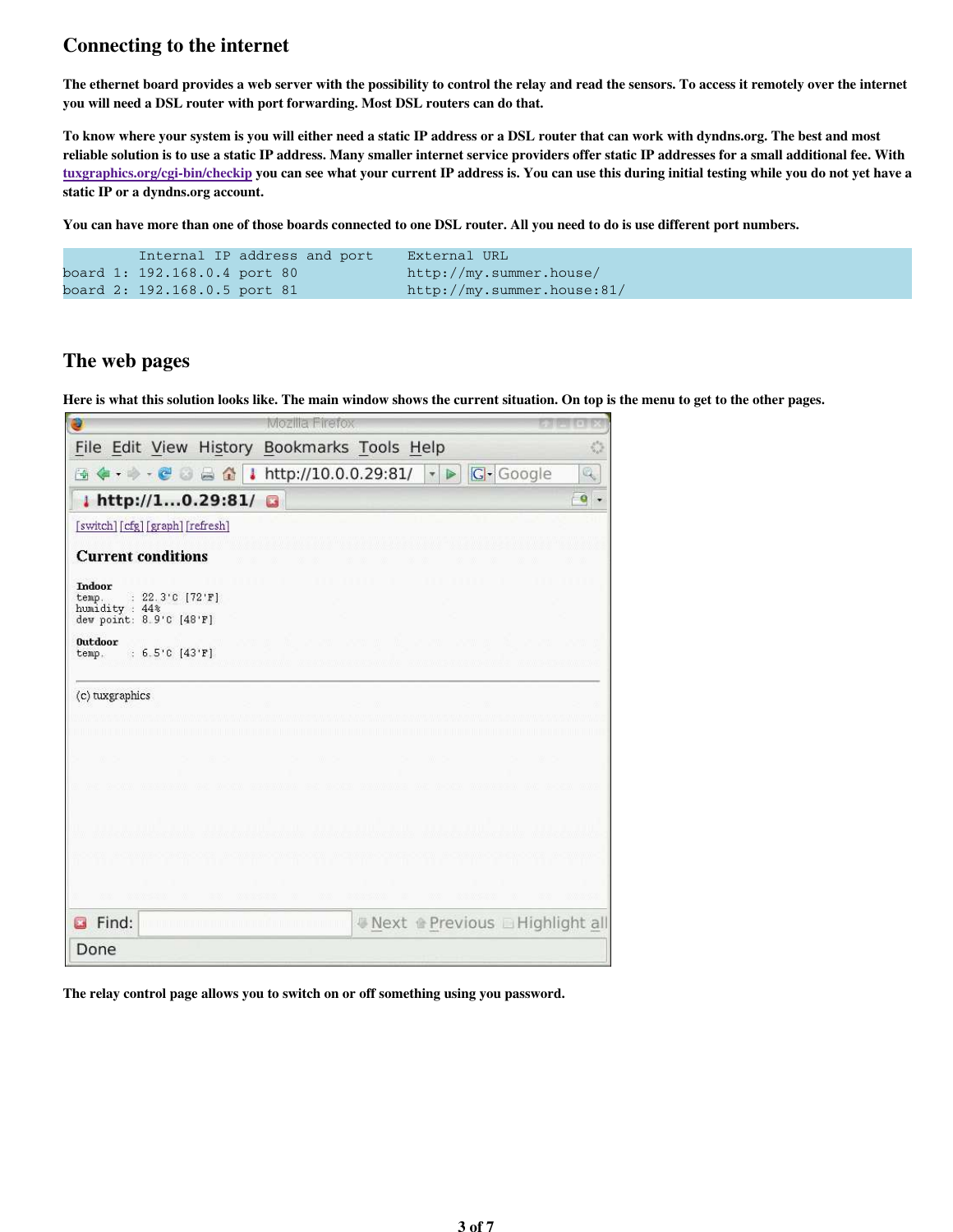| Mozilla Pirefox                                                                                                                                           |  |
|-----------------------------------------------------------------------------------------------------------------------------------------------------------|--|
| File Edit View History Bookmarks Tools Help                                                                                                               |  |
| http://10.0.0.29:81/? -<br><b>G</b> -Google<br>$-e$ and $\triangle$<br>$\mathcal{O}_{\mathbf{c}}$<br>$\triangleright$<br>₩                                |  |
| $\frac{1}{2}$ http://11/?sw=1<br>q<br>G                                                                                                                   |  |
| [home] [refresh]                                                                                                                                          |  |
| Switch                                                                                                                                                    |  |
| state: ON                                                                                                                                                 |  |
| switch off<br>passw:                                                                                                                                      |  |
|                                                                                                                                                           |  |
| <b>Communist Communist Communist Communist Communist Communist Communist Communist Communist Communist Communist</b><br>and and the second control of the |  |
|                                                                                                                                                           |  |
|                                                                                                                                                           |  |
|                                                                                                                                                           |  |
|                                                                                                                                                           |  |
|                                                                                                                                                           |  |
|                                                                                                                                                           |  |
|                                                                                                                                                           |  |
|                                                                                                                                                           |  |
|                                                                                                                                                           |  |
| Find:<br>® Next @ Previous □ Highlight all                                                                                                                |  |
| Done                                                                                                                                                      |  |

Clicking on "graph" takes you to a page where you can see historic data plotted as a bar-graph.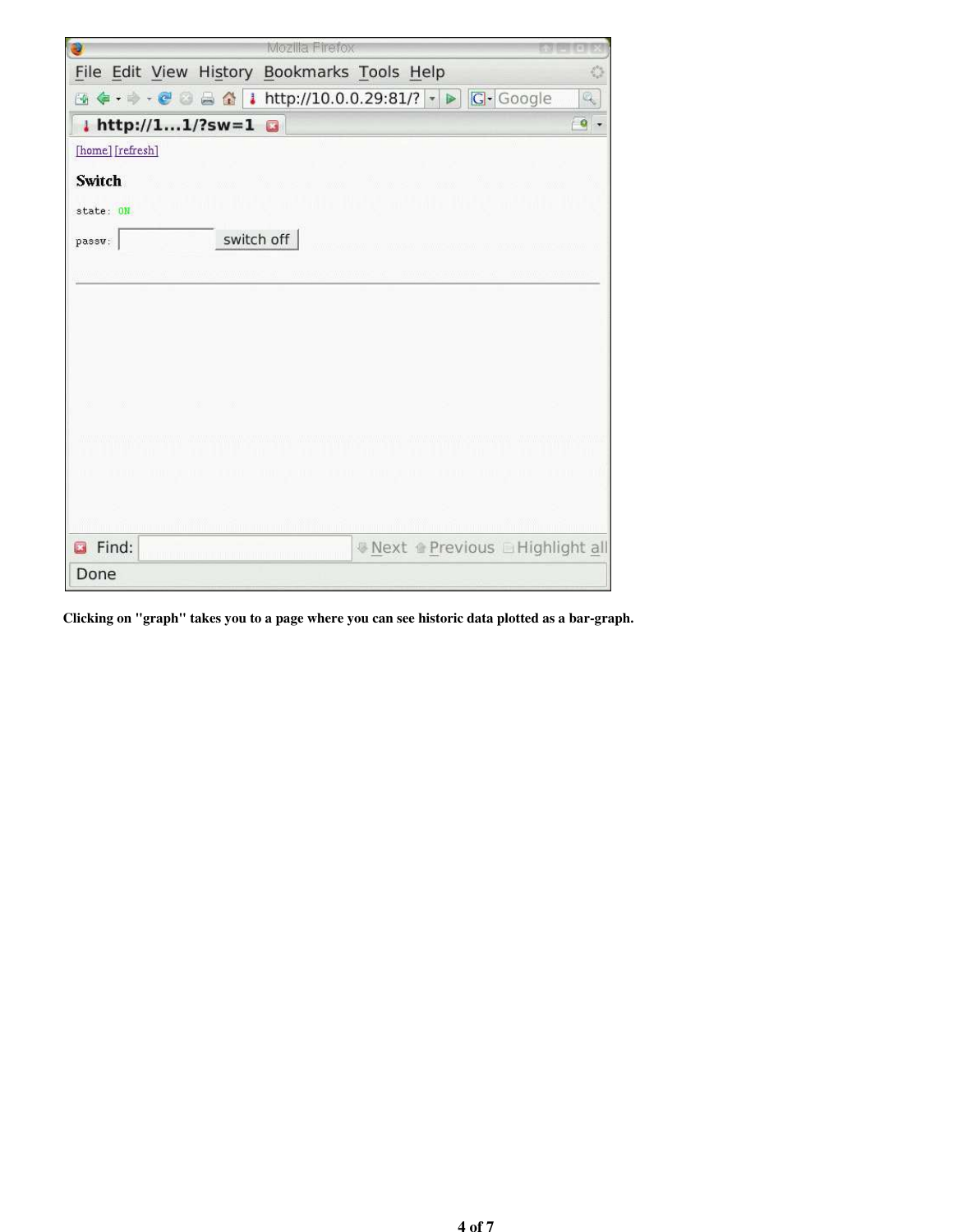| O                                           | Mozilla Firefox   |                                   |   |  |  |  |
|---------------------------------------------|-------------------|-----------------------------------|---|--|--|--|
| File Edit View History Bookmarks Tools Help |                   |                                   | O |  |  |  |
|                                             |                   |                                   |   |  |  |  |
| $i$ http://1:81/?g=0                        |                   |                                   |   |  |  |  |
| [home] [CSV data]                           |                   |                                   |   |  |  |  |
| <b>In Temp</b>                              | In Humidity %     | <b>Out Temp</b>                   |   |  |  |  |
| $26 - 20:09 = 22$                           | $26 - 20.09 = 45$ | $26 - 20:09 = 7$                  |   |  |  |  |
| $26 - 19:09 = 22$                           | $26 - 19:09 = 45$ | $26 - 19:09 = 7$                  |   |  |  |  |
| 26-18:09=22                                 | $26 - 18:09 = 44$ | $26 - 18:09 = 7$                  |   |  |  |  |
| $26 - 17.09 = 22$                           | $26 - 17.09 = 44$ | $26 - 17:09 = 8$                  |   |  |  |  |
| $26 - 16.09 = 22$                           | $26 - 16.09 = 45$ | $26 - 16.09 = 9$                  |   |  |  |  |
| $26 - 15:09 = 22$                           | $26 - 15.09 = 45$ | $26 - 15:09 = 10$                 |   |  |  |  |
| 26-14:09=22                                 | $26 - 14.09 = 45$ | $26 - 14.09 = 13$                 |   |  |  |  |
| 26-13:09=22                                 | $26 - 13:09 = 45$ | $26 - 13.09 = 11$                 |   |  |  |  |
| $26 - 12.09 = 22$                           | $26 - 12:09 = 45$ | $26 - 12.09 = 9$                  |   |  |  |  |
| $26 - 11.09 = 22$                           | $26 - 1109 = 46$  | $26 - 11:09 = 7$                  |   |  |  |  |
| 26-10:09=21                                 | $26 - 10.09 = 46$ | $26 - 10.09 = 5$                  |   |  |  |  |
| $26 - 09:09 = 21$                           | $26 - 09.09 = 47$ | $26 - 09:09 = 3$                  |   |  |  |  |
| $26 - 08:09 = 21$                           | $26 - 08:09 = 47$ | $26 - 08:09 = 1$                  |   |  |  |  |
| $26 - 07.09 = 21$                           | $26 - 07:09 = 48$ | $26 - 07:09 = -1$                 |   |  |  |  |
| 26-06:09=22                                 | 26-06:09=49       | $26 - 06:09 = 0$                  |   |  |  |  |
| $26 - 05.09 = 22$                           | $26 - 05.09 = 49$ | $26 - 05.09 = 1$                  |   |  |  |  |
| $26 - 04:09 = 22$                           | $26 - 04.09 = 50$ | $26 - 04:09 = 1$                  |   |  |  |  |
| $26 - 03:09 = 22$                           | $26 - 03.09 = 50$ | $26 - 03.09 = 1$                  |   |  |  |  |
| 26-02:09=23                                 | $26 - 02.09 = 50$ | 26-02:09=1                        |   |  |  |  |
| $26 - 01:09 = 23$                           | $26 - 01.09 = 50$ | $26 - 01:09 = 2$                  |   |  |  |  |
| $26 - 00:09 = 24$                           | $26 - 00.09 = 49$ | $26 - 00:09 = 3$                  |   |  |  |  |
| $25 - 23.09 = 24$                           | $25 - 23.09 = 50$ | $25 - 23.09 = 4$                  |   |  |  |  |
| $25 - 22.09 = 25$                           | $25 - 22:09 = 50$ | $25 - 22:09 = 5$                  |   |  |  |  |
| $25 - 21:09 = 25$                           | $25 - 21.09 = 49$ | $25 - 21.09 = 5$                  |   |  |  |  |
| $25 - 20.09 = 24$                           | $25 - 20:09 = 49$ | $25 - 20.09 = 7$                  |   |  |  |  |
| $25 - 19:09 = 24$                           | $25 - 19:09 = 46$ | $25 - 19:09 = 8$                  |   |  |  |  |
| $25 - 18:09 = 24$                           | $25 - 18:09 = 45$ | $25 - 18:09 = 9$                  |   |  |  |  |
| $25 - 17.09 = 24$                           |                   | $25 - 17.09 = 11$                 |   |  |  |  |
| Find:                                       |                   | ■ Next · Previous ■ Highlight all |   |  |  |  |
| Done                                        |                   |                                   |   |  |  |  |

Clicking on "CSV data" you can get the historic data in column separated values format for import into a spreadsheet.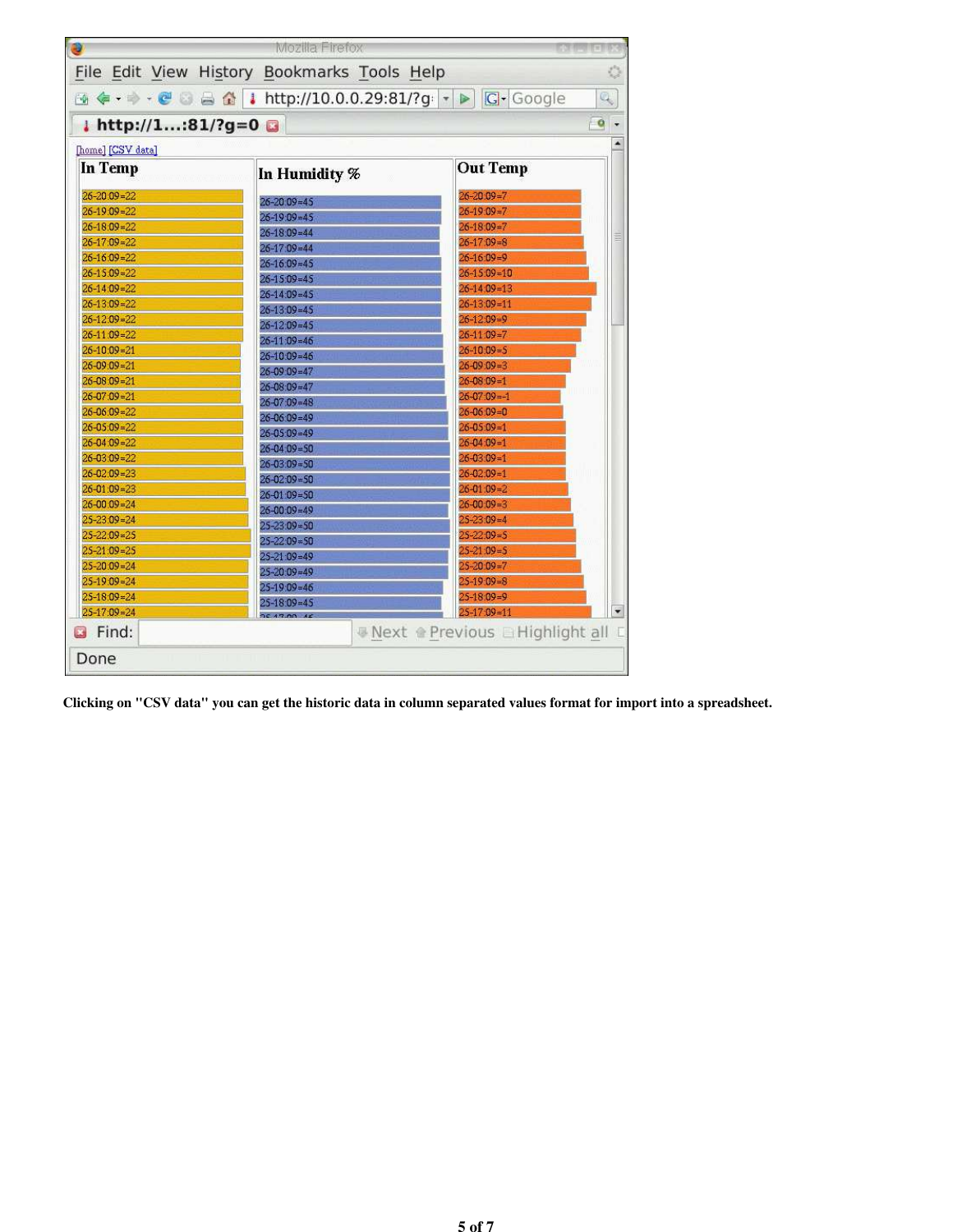|                                                                                                                                                                                                                                                                                                                                                                                                                                                                                                                                                                                                                                                                                                                                                                                                                                                                                                                                                                             | Mozilia Firefox                                |          |
|-----------------------------------------------------------------------------------------------------------------------------------------------------------------------------------------------------------------------------------------------------------------------------------------------------------------------------------------------------------------------------------------------------------------------------------------------------------------------------------------------------------------------------------------------------------------------------------------------------------------------------------------------------------------------------------------------------------------------------------------------------------------------------------------------------------------------------------------------------------------------------------------------------------------------------------------------------------------------------|------------------------------------------------|----------|
|                                                                                                                                                                                                                                                                                                                                                                                                                                                                                                                                                                                                                                                                                                                                                                                                                                                                                                                                                                             | File Edit View History Bookmarks Tools Help    | o        |
| <b>ER</b><br>لنعتم<br>B                                                                                                                                                                                                                                                                                                                                                                                                                                                                                                                                                                                                                                                                                                                                                                                                                                                                                                                                                     | G Google<br>http://10.0.0.29:81/?<br>$\bullet$ | Q.       |
| http://1:81/?g=0                                                                                                                                                                                                                                                                                                                                                                                                                                                                                                                                                                                                                                                                                                                                                                                                                                                                                                                                                            |                                                | <b>Q</b> |
| #Copy/paste as txt file:<br>#date;i temp;i hum;o temp;<br>2009-09-26 20:09;22;45;7;<br>2009-09-26 19:09;22;45;7;<br>2009-09-26 18:09;22;44;7;<br>2009-09-26 17:09;22;44;8;<br>2009-09-26 16:09;22;45;9;<br>2009-09-26 15:09;22;45;10;<br>2009-09-26 14:09;22;45;13;<br>2009-09-26 13:09;22;45;11;<br>2009-09-26 12:09;22;45;9;<br>2009-09-26 11:09;22;46;7;<br>2009-09-26 10:09;21;46;5;<br>2009-09-26 09:09;21;47;3;<br>2009-09-26 08:09;21;47;1;<br>2009-09-26 07:09;21;48;-1;<br>2009-09-26 06:09;22;49;0;<br>2009-09-26 05:09;22;49;1;<br>2009-09-26 04:09;22;50;1;<br>$2009 - 09 - 26$ $03:09;22;50;1;$<br>2009-09-26 02:09;23;50;1;<br>2009-09-26 01:09;23;50;2;<br>2009-09-26 00:09;24;49;3;<br>2009-09-25 23:09;24;50;4;<br>2009-09-25 22:09;25;50;5;<br>2009-09-25 21:09;25;49;5;<br>2009-09-25 20:09;24;49;7;<br>2009-09-25 19:09;24;46;8;<br>2009-09-25 18:09;24;45;9;<br>2009-09-25 17:09;24;46;11;<br>2009-09-25 16:09;24;46;15;<br>2009-09-25 15:09;24;46;15; |                                                | Ë        |
| 2009-09-25 14:09;24;46;15;<br>2009-09-25 13:09;24;46;12;<br>2009-09-25 12:09;25;44;11;                                                                                                                                                                                                                                                                                                                                                                                                                                                                                                                                                                                                                                                                                                                                                                                                                                                                                      |                                                |          |
| Find:<br><u> 1989 - Johann Harry Harry Harry Harry Harry Harry Harry Harry Harry Harry Harry Harry Harry Harry Harry Harry Harry Harry Harry Harry Harry Harry Harry Harry Harry Harry Harry Harry Harry Harry Harry Harry Harry Harry Ha</u>                                                                                                                                                                                                                                                                                                                                                                                                                                                                                                                                                                                                                                                                                                                               | A Next @ Previous □ Highlight all              |          |
| Done                                                                                                                                                                                                                                                                                                                                                                                                                                                                                                                                                                                                                                                                                                                                                                                                                                                                                                                                                                        |                                                |          |

#### The data imported into a spreadsheet.

| g    |                |                                   |       |         | way - Openoffice.org + 15 |        |                                                                        |                                                      |                 |   |
|------|----------------|-----------------------------------|-------|---------|---------------------------|--------|------------------------------------------------------------------------|------------------------------------------------------|-----------------|---|
| File | Edit           | View<br>Format<br>Insert          | Tools | Window  | Help                      |        |                                                                        |                                                      |                 | × |
|      |                | /home/guido/tmp/summerhouse/t.csv |       | 面<br>æ, | 圖<br>$\triangleq$<br>国    | Y 48 @ | $= 5 + 4$<br>北险                                                        | ŵ                                                    |                 |   |
| βC.  |                | $\mathsf{A}$                      | B     | C       | Ď                         | Ë      | F.                                                                     | G                                                    | H               |   |
| a    | 1              | #date                             | temp  | hum     | o temp                    |        |                                                                        |                                                      |                 |   |
| 쁖    | $\overline{2}$ | 2009-09-25 14:15                  | 24    | 46      | 15 ①                      |        |                                                                        |                                                      |                 |   |
|      | 3              | 2009-09-25 13:15                  | 24    | 46      | 12                        |        |                                                                        | Summerhouse                                          |                 |   |
| ł    | 4              | 2009-09-25 12:15                  | 25    | 44      | 11                        | 50     |                                                                        |                                                      |                 |   |
| E    | 5              | 2009-09-25 11:15                  | 22    | 47      | 10                        | 45     |                                                                        |                                                      |                 |   |
| Ш    | 6              | 2009-09-25 10:15                  | 22    | 46      | 9                         | 40     |                                                                        |                                                      |                 |   |
| 品    | 7              | 2009-09-25 09:15                  | 23    | 44      | 9                         | 35     |                                                                        |                                                      |                 |   |
| œ    | B              | 2009-09-25 08:15                  | 22    | 43      | 8                         |        |                                                                        |                                                      |                 |   |
|      | $\mathbf{Q}$   | 2009-09-25 07:15                  | 23    | 42      | $\overline{7}$            | 30     |                                                                        |                                                      | Liemp           |   |
| 福    | 10             | 2009-09-25 06:15                  | 22    | 44      | 8                         | 25     |                                                                        |                                                      | <b>Bill</b> hum |   |
| 囯    | 11             | 2009-09-25 05:15                  | 22    | 45      | $\overline{7}$            | 20     |                                                                        |                                                      | o temp          |   |
| 団    | 12             | 2009-09-25 04:15                  | 21    | 44      | 8                         | $15 -$ |                                                                        |                                                      |                 |   |
| At   | 13             | 2009-09-25 03:15                  | 20    | 45      | 10                        | $10 -$ |                                                                        |                                                      |                 |   |
|      | 14             | 2009-09-25 02:15                  | 19    | 46      | 12                        | 5      |                                                                        |                                                      |                 |   |
| īψ.  | 15             | 2009-09-25 01:15                  | 19    | 47      | 13                        |        |                                                                        |                                                      |                 |   |
|      | 16             | 2009-09-25 00:15                  | 19    | 46      | 15                        |        |                                                                        |                                                      |                 |   |
|      | 17             | 2009-09-24 23:15                  | 20    | 45      | 17                        |        | O<br>ø<br>ö<br>Ü<br>ö<br>ö<br>0                                        | ö<br>o<br>o                                          |                 |   |
|      | 18             | 2009-09-24 22:15                  | 23    | 44      | 18                        |        | <b>D</b><br>$\alpha$<br>0 <sub>0</sub><br>$\Omega$<br>n<br>o<br>o<br>a | n<br>$\Omega$<br>$\alpha$<br>o<br>a<br>n.<br>Đ.<br>o | 0000            |   |
|      | 19             | 2009-09-24 21:15                  | 22    | 43      | 18                        |        |                                                                        |                                                      |                 |   |
|      | 20             | 2009-09-24 20:15                  | 22    | 42      | 19                        |        |                                                                        |                                                      |                 |   |
|      | 21             | 2009-09-24 19:15                  | 23    | 41      | 19                        |        |                                                                        |                                                      |                 |   |
|      | 22             | 2009-09-24 18:15                  | 23    | 40      | 20                        |        |                                                                        |                                                      |                 |   |
|      | 23             | 2009-09-24 17:15                  | 22    | 39      | 21                        |        |                                                                        |                                                      |                 |   |
|      | 24             | 2009-09-24 16:15                  | 22    | 39      | 22                        |        |                                                                        |                                                      |                 |   |
|      | うら<br>4141     | $\wedge$ Sheet1                   |       |         |                           |        |                                                                        |                                                      |                 |   |
|      |                |                                   |       |         | 2D Columns Normal         |        |                                                                        | 朱                                                    |                 |   |

There is also a possibility to customize the recording interval. That is: the time periods at which samples are recorded as bar graphs and data for import into a spreadsheet.

As usual all the pages are designed to work as well on basic mobile data phones. This way you have also access when you are on the road.